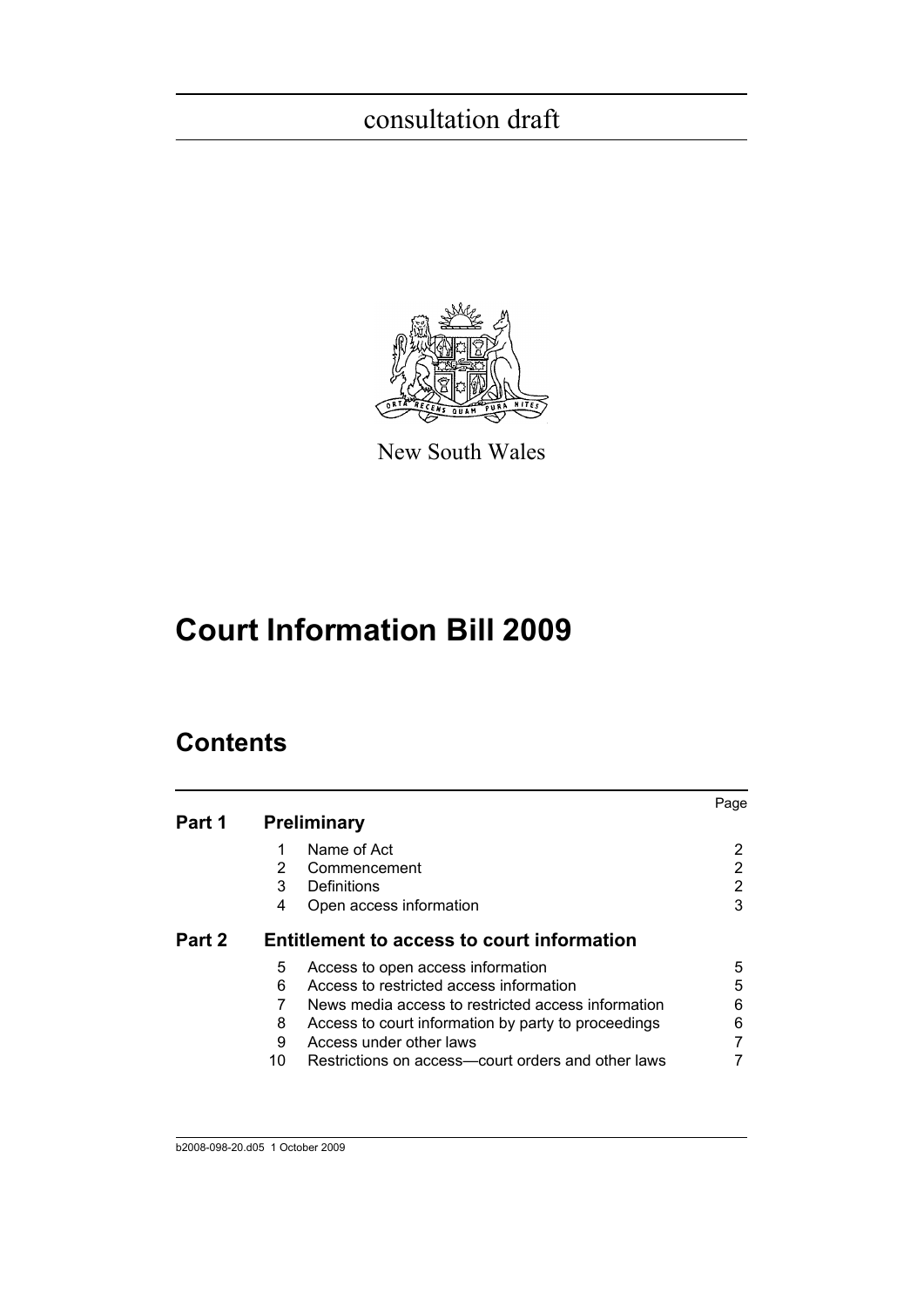Court Information Bill 2009

**Contents** 

|        |            |                                                          | Page            |
|--------|------------|----------------------------------------------------------|-----------------|
| Part 3 |            | How access to court information is provided              |                 |
|        | 11         | Methods of providing access                              | 8               |
|        | 12         | Charging of fee for access                               | 8               |
|        | 13         | Applications for access to court records                 | 9               |
| Part 4 |            | <b>Privacy protection</b>                                |                 |
|        | 14         | Application of privacy laws                              | 10              |
|        | 15         | Courts to publicise privacy protection measures          | 10              |
|        | 16         | Protection of person identification information          | 10              |
| Part 5 |            | <b>Protection of court information</b>                   |                 |
|        | 17         | Security of court information                            | 12 <sup>2</sup> |
|        | 18         | Unauthorised disclosure of court information             | 12              |
|        | 19         | Conditions of access to court information                | 12 <sup>2</sup> |
| Part 6 |            | <b>Miscellaneous</b>                                     |                 |
|        | 20         | Protection in respect of disclosure of court information | 13              |
|        | 21         | Personal liability                                       | 13              |
|        | 22         | Regulations                                              | 13              |
|        | 23         | Nature of proceedings for offences                       | 13              |
|        | 24         | Review of Act                                            | 13              |
|        | Schedule 1 | Savings, transitional and other provisions               | 15              |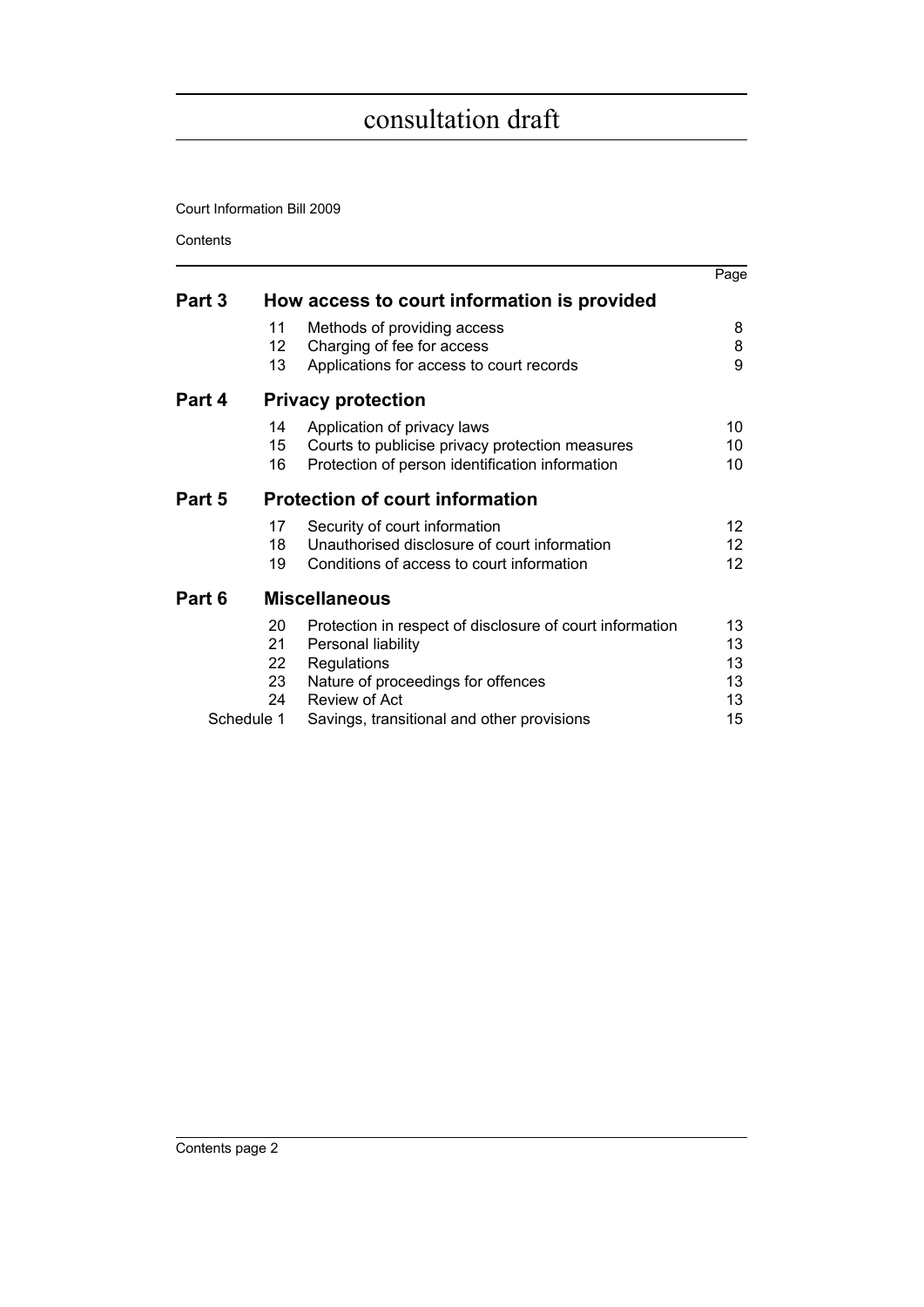

New South Wales

# **Court Information Bill 2009**

No , 2009

### **A Bill for**

An Act to make provision for access to information held by courts.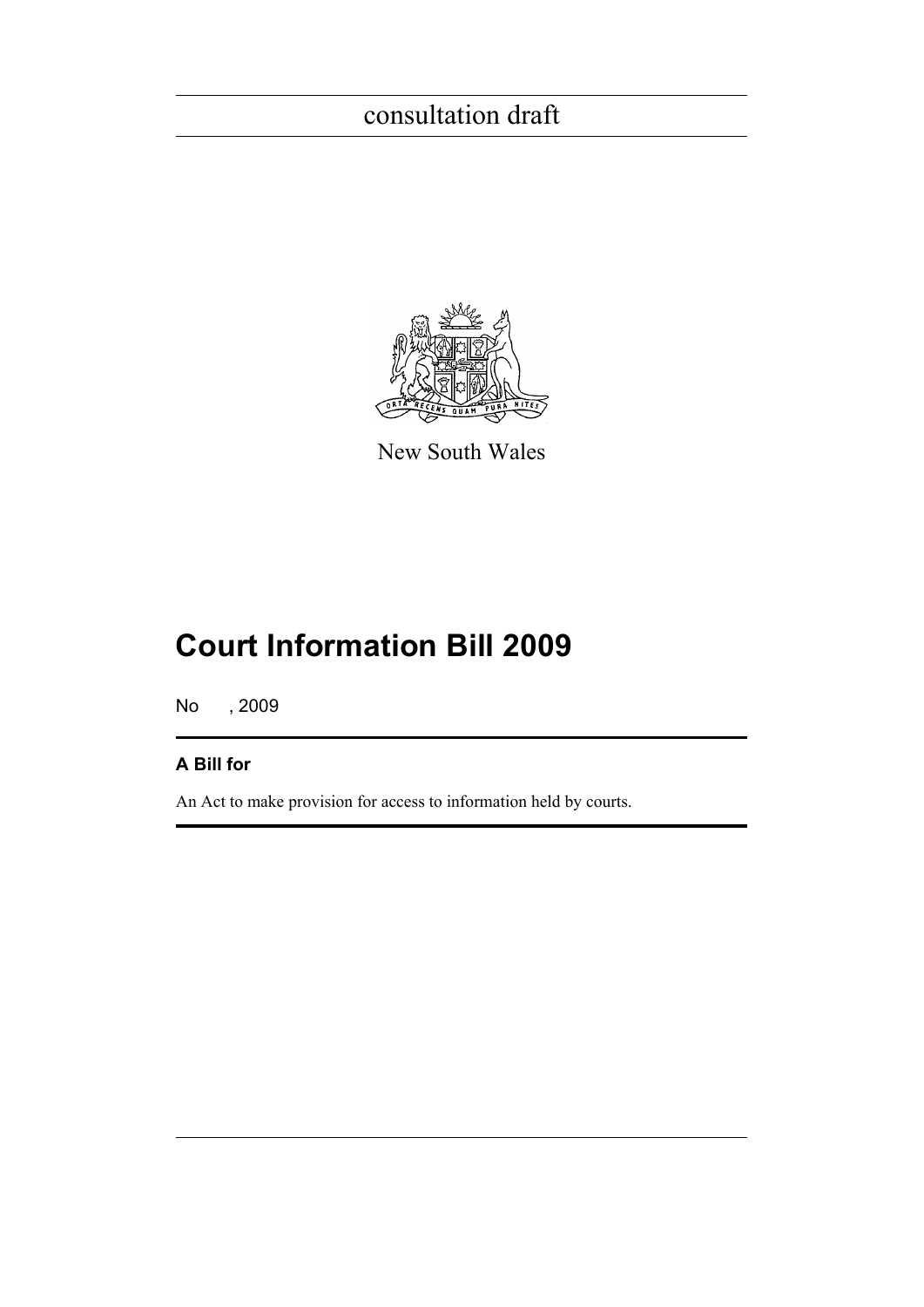Clause 1 Court Information Bill 2009

Part 1 Preliminary

**The Legislature of New South Wales enacts:**

### <span id="page-3-1"></span><span id="page-3-0"></span>**Part 1 Preliminary**

#### **1 Name of Act**

This Act is the *Court Information Act 2009*.

#### <span id="page-3-2"></span>**2 Commencement**

This Act commences on a day or days to be appointed by proclamation.

#### <span id="page-3-3"></span>**3 Definitions**

(1) In this Act:

*court* means each of the Supreme Court, Land and Environment Court, District Court, Local Court and Children's Court.

*court information* means information contained in a court record.

*court officer* includes any person employed in the Government service to exercise functions in a court registry or other court office.

*court record* means any of the following records that a court has in its possession or custody (or that a court has in the possession or custody of some other person) in connection with the court's judicial functions:

- (a) a record filed or tendered in the court by a party to proceedings before the court (including originating process to commence any such proceedings),
- (b) a record of any proceedings before the court,
- (c) a record created for or in connection with court listing or case management in connection with proceedings before the court,
- (d) a record admitted into evidence by the court.

*criminal record* of a person means a record of the offences for which the person has been convicted or of the offences in respect of which:

- (a) the person has paid a penalty notice, or
- (b) an order has been made against the person under section 10 (Dismissal of charges and conditional discharge of offender) of the *Crimes (Sentencing Procedure) Act 1999*.

*open access information*—see section \*4.

*proceedings* means civil or criminal proceedings.

*record* means any document or other source of information compiled, recorded or stored in written form or on film, or by electronic process, or in any other manner or by any other means.

*restricted access information* means any court information that is not open access information.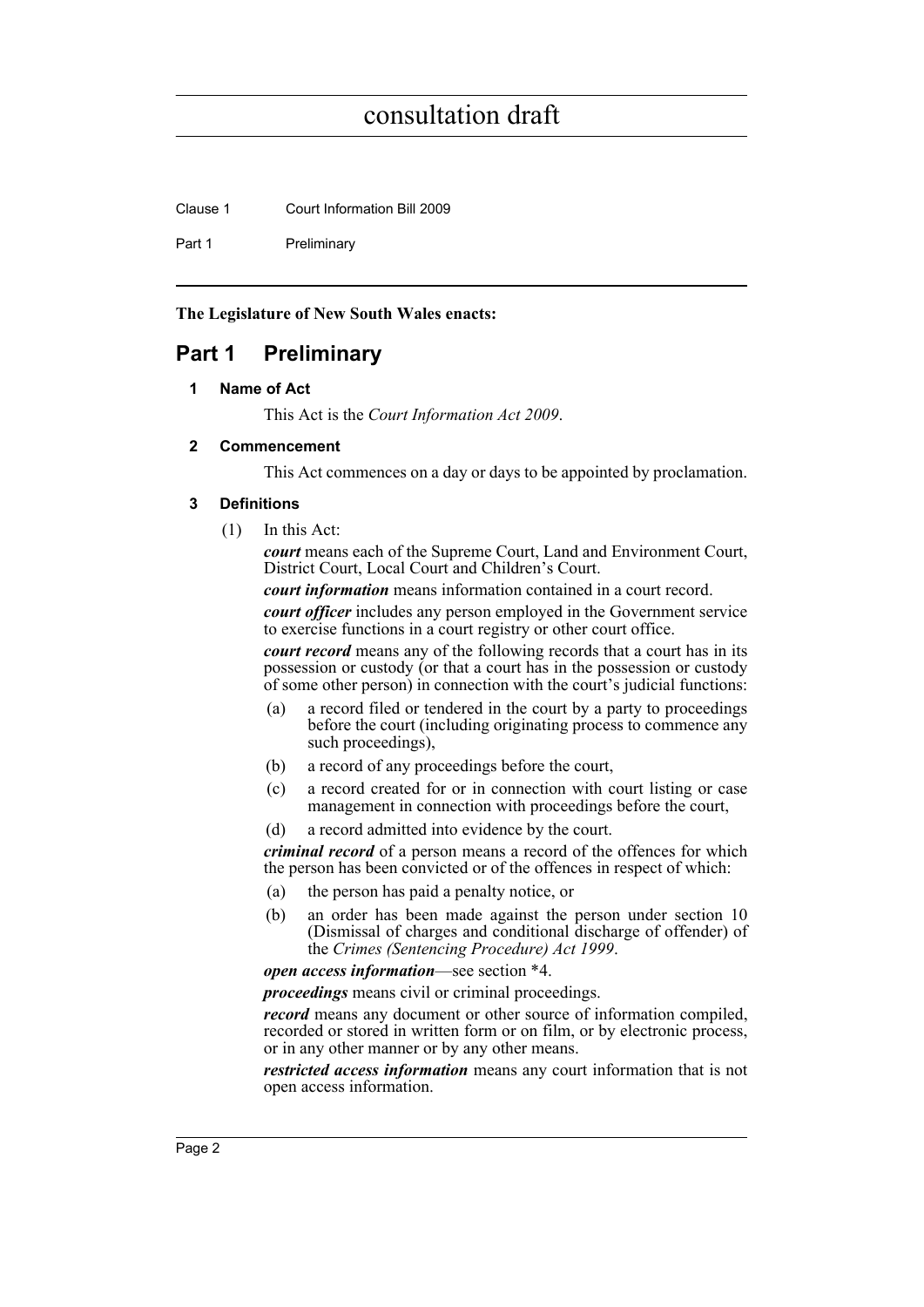| Court Information Bill 2009 | Clause 4 |
|-----------------------------|----------|
| Preliminary                 | Part 1   |
|                             |          |

(2) Notes included in this Act do not form part of this Act.

#### <span id="page-4-0"></span>**4 Open access information**

**Note.** An entitlement to access to open access information under this Act is subject to other laws or court orders that prohibit or restrict the publication or disclosure of court information. See section \*10.

#### (1) **Criminal proceedings**

Information contained in the following court records relating to criminal proceedings is *open access information*:

- (a) an indictment, court attendance notice or other document commencing proceedings,
- (b) a document tendered in proceedings as the prosecution's case summary or case narrative, but only (in the case of proceedings to be tried by jury) before the proceedings have been set down for trial,
- (c) a transcript of evidence received in proceedings in open court,
- (d) statements and affidavits admitted into evidence in proceedings,
- (e) a record of a conviction or order made in proceedings,
- (f) a record created for or in connection with court listing or case management in connection with proceedings,
- (g) such other records as may be prescribed by the regulations.

#### (2) **Civil proceedings**

Information contained in the following court records relating to civil proceedings is *open access information*:

- (a) originating process and pleadings in proceedings, but only after the stage in the proceedings when the court first has an opportunity to consider any objection by the parties to the inclusion of any information in originating process or pleadings, or the proceedings are concluded (whichever happens first),
- (b) a transcript of evidence received in proceedings in open court,
- (c) statements and affidavits admitted into evidence in proceedings,
- (d) a record of judgment given and any order made in the proceedings,
- (e) a record created for or in connection with court listing or case management in connection with the proceedings,
- (f) such other records as may be prescribed by the regulations.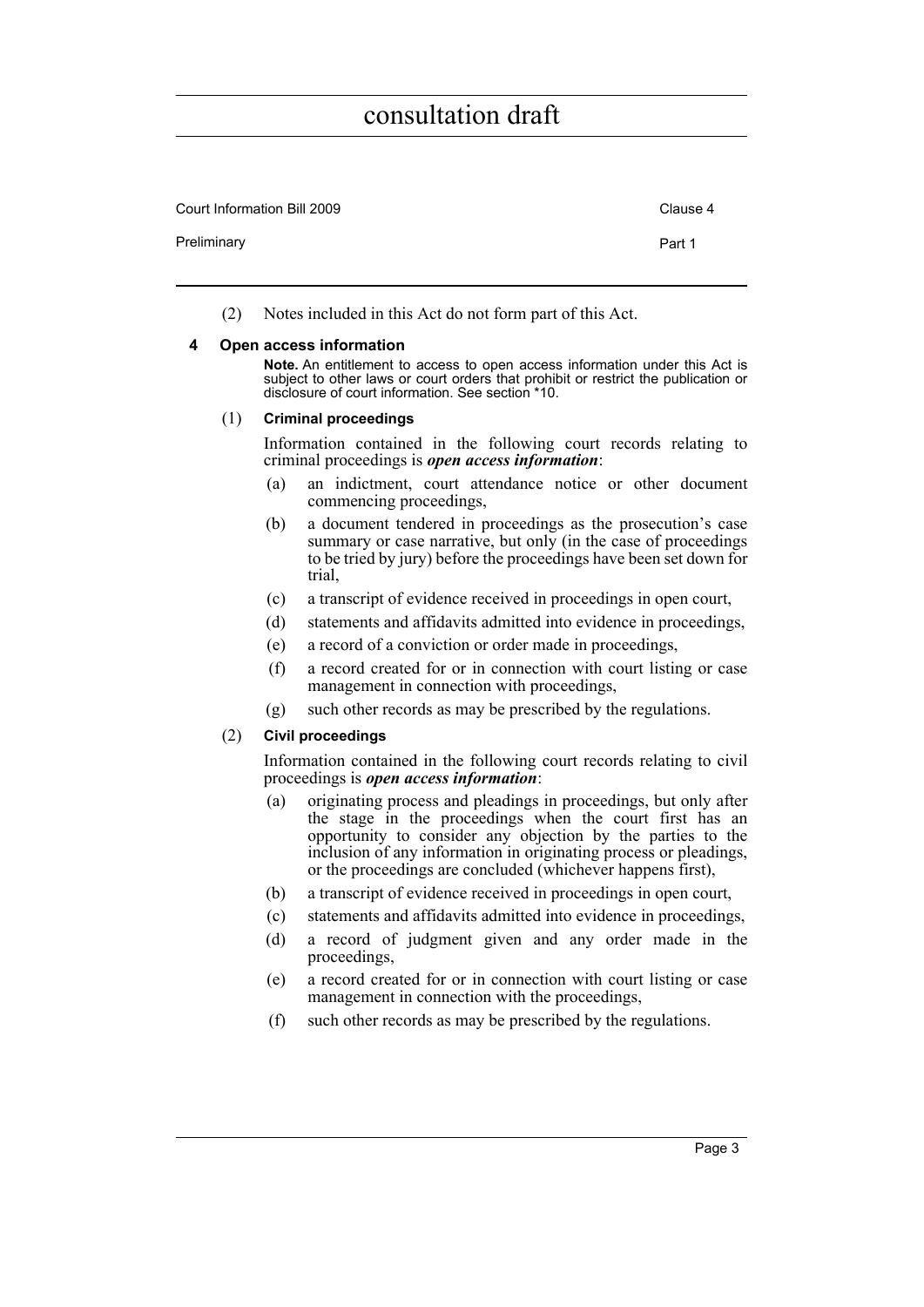Clause 4 Court Information Bill 2009

Part 1 Preliminary

#### (3) **Exceptions (restricted access information)**

The following information (that would otherwise be open access information) is not open access information and is restricted access information:

- (a) information that is personal identification information under section \*16 (Protection of personal identification information),
- (b) information contained in an affidavit, pleading or statement that has been rejected, struck out or otherwise not admitted,
- (c) information contained in a transcript of evidence received, and statements and affidavits admitted into evidence, in proceedings on a voire dire,
- (d) information contained in a statement that comprises a medical, psychiatric, psychological or pre-sentence report,
- (e) information contained in a statement of a person's criminal record,
- (f) a transcript of evidence received, and statements and affidavits admitted into evidence, in proceedings on an application to a court for an order to prohibit or restrict the publication or disclosure of information,
- (g) information relating to criminal proceedings involving an offence of a sexual nature (including an act of indecency),
- (h) information relating to proceedings under the *Crimes (Domestic and Personal Violence) Act 2007*,
- (i) information relating to proceedings under the *Adoption Act 2000*,
- (j) information relating to proceedings before the Children's Court,
- (k) information contained in a victim impact statement,
- (l) information contained in a letter of comfort provided by or on behalf of the prosecution in connection with criminal proceedings.
- (m) such other information as may be prescribed by the regulations as restricted access information.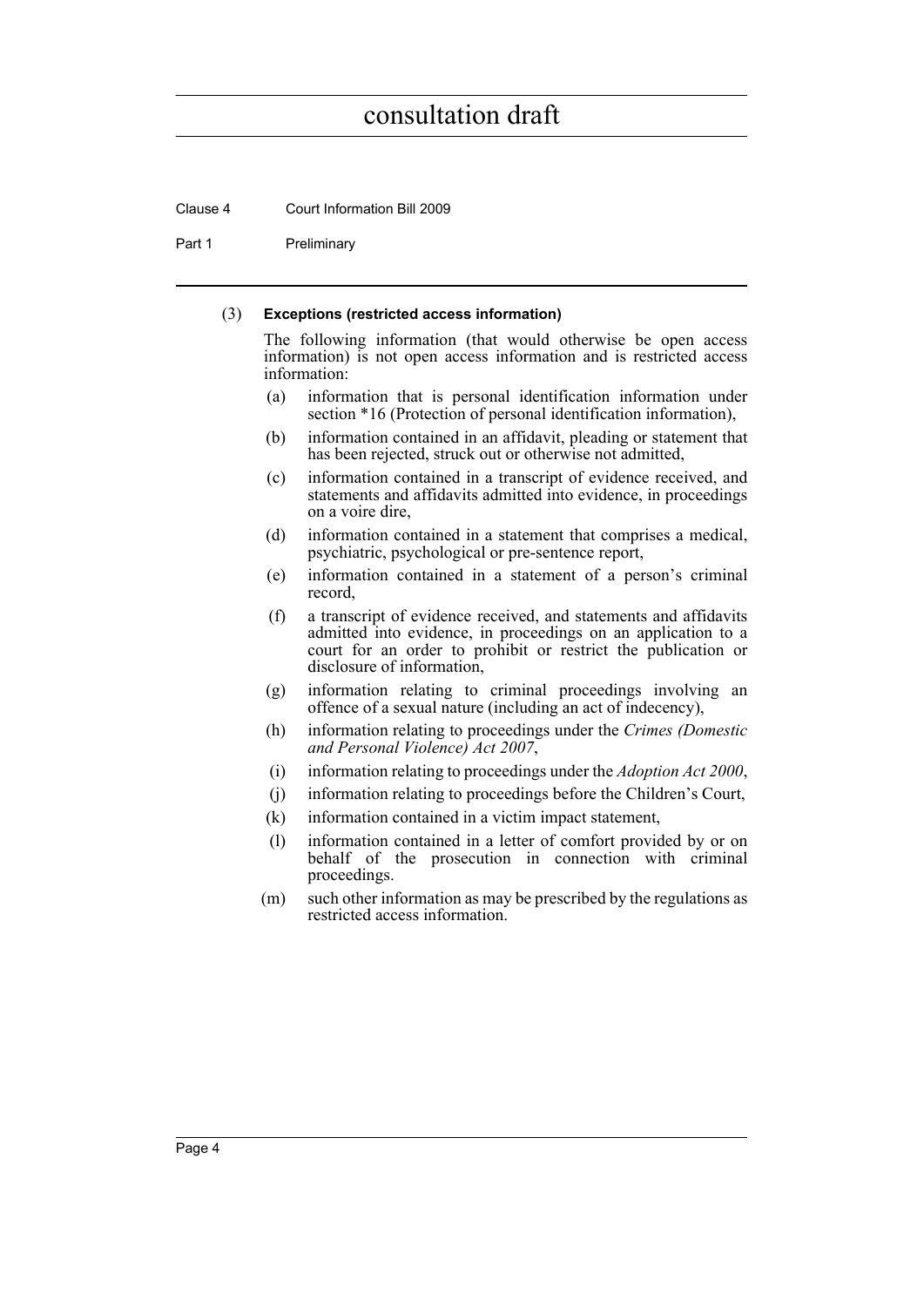| Court Information Bill 2009                | Clause 5 |
|--------------------------------------------|----------|
| Entitlement to access to court information | Part 2   |

### <span id="page-6-0"></span>**Part 2 Entitlement to access to court information**

**Note.** An entitlement to access to court information under this Act is subject to other laws or court orders that prohibit or restrict the publication or disclosure of court information. See section \*10.

This Act applies only to the providing of access to court information by courts. It does not prevent prosecuting authorities or a party to proceedings from giving access to documentary or physical exhibits returned at the conclusion of proceedings.

#### <span id="page-6-1"></span>**5 Access to open access information**

- (1) Any person is entitled to access to court information that is open access information unless the court otherwise orders in a particular case.
- (2) A court can impose conditions on an entitlement to access under this section in a particular case. **Note.** Section \*4 lists the information that is *open access information*. All other court information is *restricted access information*.

#### <span id="page-6-2"></span>**6 Access to restricted access information**

- (1) A person is entitled to access to court information that is restricted access information if access is permitted:
	- (a) by leave of the court, or
	- (b) by the regulations.
- (2) In deciding whether to grant leave for access to information under this section, a court must take the following matters into account:
	- (a) the extent to which the principle of open justice will be affected if access is not provided to the information,
	- (b) whether an individual's privacy or safety will be compromised by providing access to the information,
	- (c) whether providing access to the information will adversely affect the administration of justice,
	- (d) the extent to which the person seeking access may be affected by any proceedings to which the information relates,
	- (e) the reasons for which access is required,
	- (f) whether access to the information can reasonably be provided.
- (3) A court can impose conditions on an entitlement to access granted by leave of the court under this section.
- (4) The regulations can impose conditions on an entitlement to access conferred by the regulations under this section.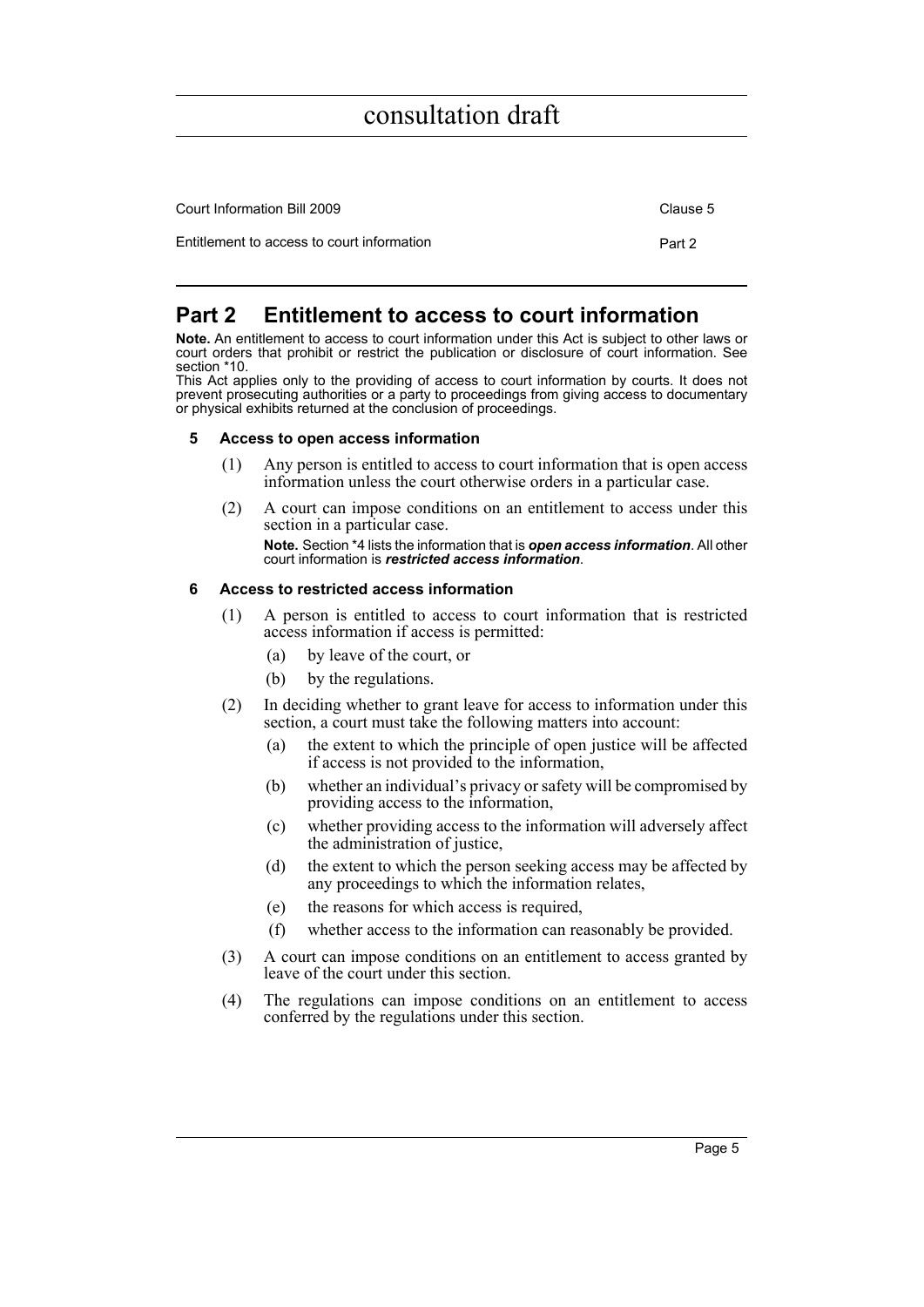Clause 7 Court Information Bill 2009

Part 2 Entitlement to access to court information

#### <span id="page-7-0"></span>**7 News media access to restricted access information**

- (1) A person acting on behalf of a news media organisation is entitled to access to restricted access information contained in any of the following court records unless the court otherwise orders in a particular case:
	- (a) a transcript of evidence received in proceedings held in closed court,
	- (b) a record admitted into evidence that is not a document in written form but that can readily be reproduced as a document in written form.
- (2) In this section:

*news media organisation* means a commercial enterprise engaged in the business of broadcasting or publishing news by any of the following means:

- (a) a newspaper, magazine, journal or other periodical,
- (b) a radio or television broadcasting service,
- (c) an electronic service (including a service provided by the internet) that is similar to a newspaper, magazine, journal or other periodical or a radio or television broadcast.
- (3) A court can impose conditions on an entitlement to access under this section.
- (4) The entitlement to access under this section is in addition to the entitlement to access to open access information.

#### <span id="page-7-1"></span>**8 Access to court information by party to proceedings**

- (1) A party to proceedings in a court and the party's legal representative are entitled to access to any court information that relates to the proceedings unless the court otherwise orders in a particular case.
- (2) The court can impose conditions on an entitlement to access under this section.
- (3) The entitlement to access under this section is in addition to the entitlement to access to open access information.
- (4) This section extends to:
	- (a) current proceedings, and
	- (b) proceedings that have been finalised, and
	- (c) proceedings that have been discontinued.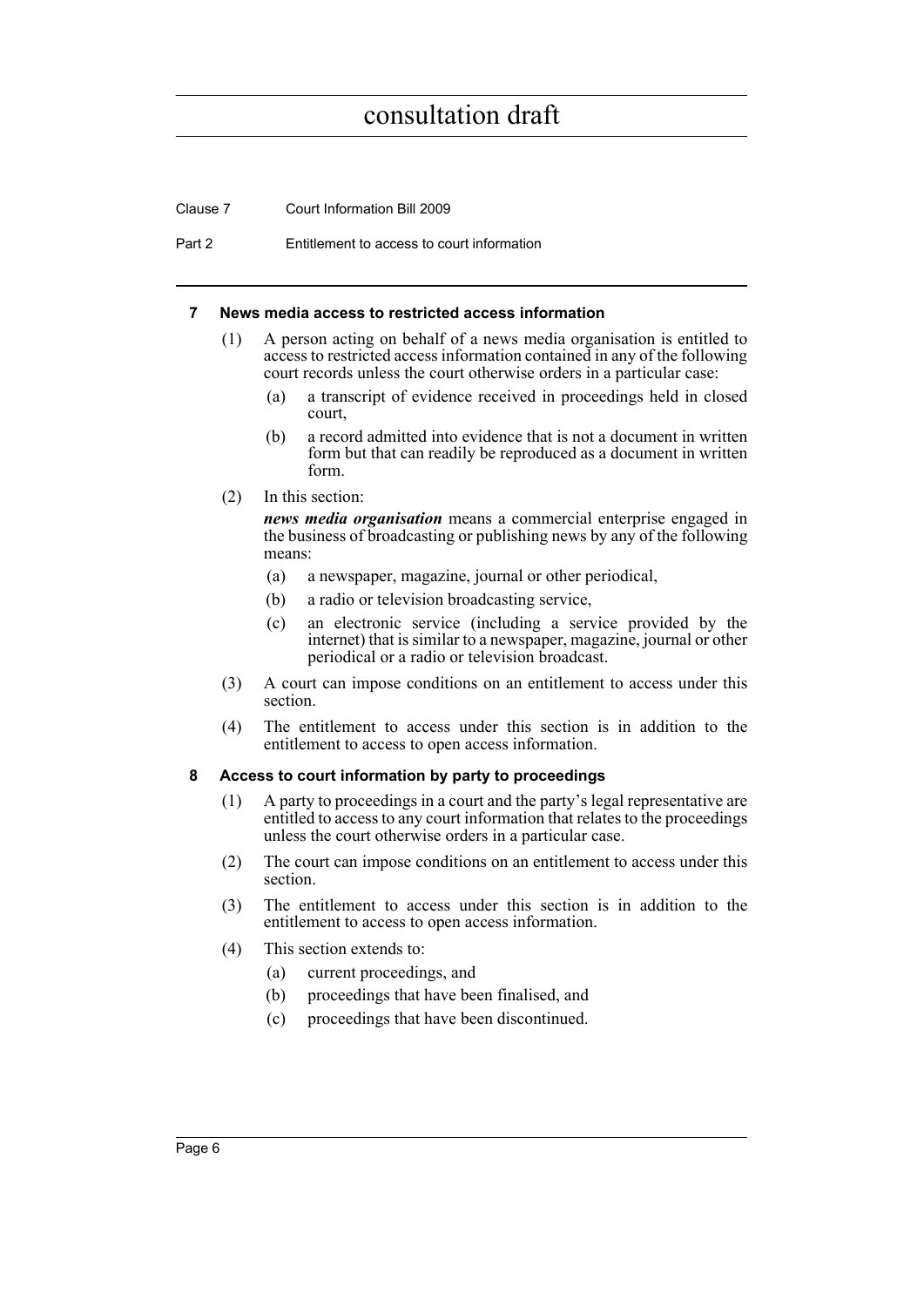| Court Information Bill 2009                | Clause 9 |
|--------------------------------------------|----------|
| Entitlement to access to court information | Part 2   |

#### <span id="page-8-0"></span>**9 Access under other laws**

This Act is not intended to prevent or otherwise interfere with the giving of access to court information as permitted or required by or under any other Act or law that entitles a person to access to court information.

#### <span id="page-8-1"></span>**10 Restrictions on access—court orders and other laws**

A person is not entitled to access to court information under this Act if providing that access would contravene:

- (a) any order of a court that prohibits or restricts the publication or disclosure of information, or
- (b) provision made by or under any other Act or law that prohibits or restricts the publication or disclosure of information.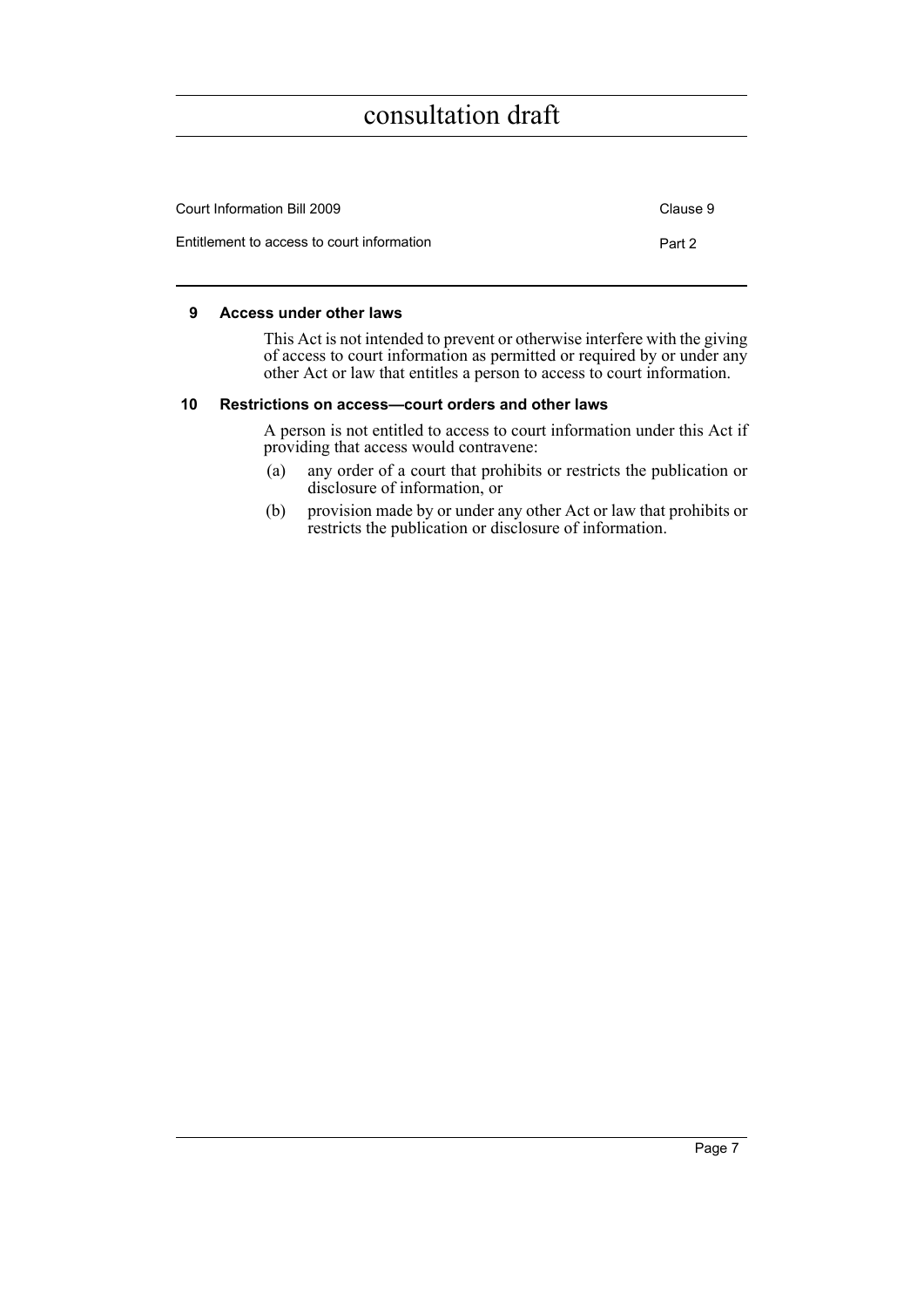Clause 11 Court Information Bill 2009

Part 3 How access to court information is provided

### <span id="page-9-0"></span>**Part 3 How access to court information is provided**

#### <span id="page-9-1"></span>**11 Methods of providing access**

- (1) A person who is entitled under this Act to access to court information is entitled to be provided with that access in any of the following ways:
	- (a) by being given a reasonable opportunity to inspect a court record (or a copy of a court record) that contains the information,
	- (b) by being provided with a copy of a court record that contains the information,
	- (c) by being provided with access to a court record (or copy of a court record) that contains the information together with such facilities as may be necessary to enable the information that the record contains to be read, viewed or listened to (as appropriate to the kind of record concerned,
	- (d) in the case of information contained in a court record that is in the form of a sound recording or in the form of a record in shorthand or other encoded material, by being provided with a written transcript of the words recorded.
- (2) A person is entitled to choose the way in which the person is to be provided with access but access can be provided in some other way if access in the way chosen by the person:
	- (a) would require the use of equipment that it is not reasonably practicable to access, or
	- (b) would not be appropriate, having regard to the physical nature of the record, or
	- (c) would involve an infringement of copyright, other than copyright owned by the State, the Commonwealth, another State or a Territory.
- (3) Access can be provided subject to reasonable conditions imposed for the purpose of ensuring the safe custody and proper preservation of court records.

#### <span id="page-9-2"></span>**12 Charging of fee for access**

- (1) A fee can be charged for providing access to court information under this Act.
- (2) The regulations may make provision for or with respect to the charging of fees for the providing of access to court information under this Act (including by prescribing the maximum fees that may be charged for providing access).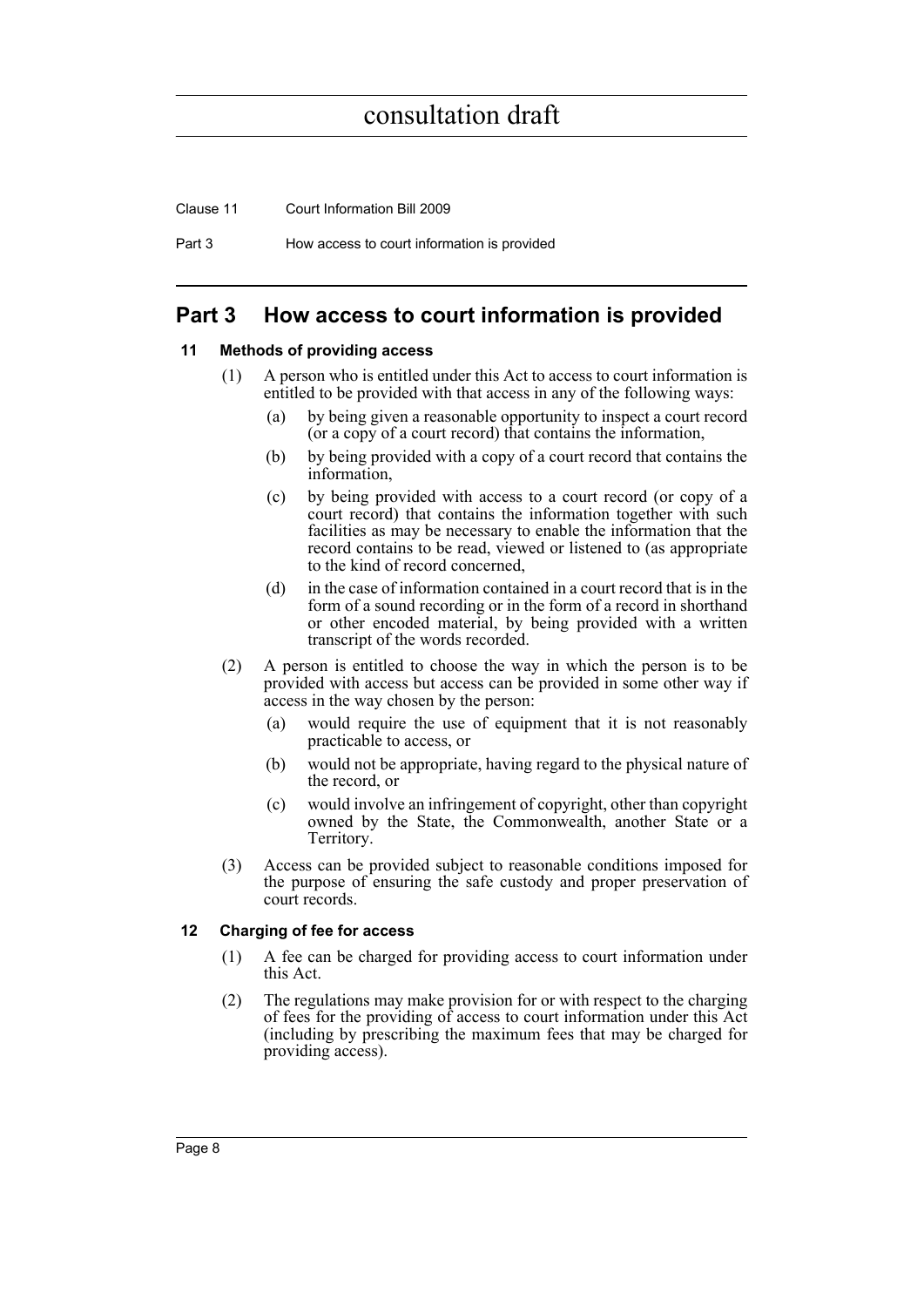| Court Information Bill 2009                 |        |
|---------------------------------------------|--------|
| How access to court information is provided | Part 3 |

#### <span id="page-10-0"></span>**13 Applications for access to court records**

The regulations may make provision for or with respect to the making and determination of applications for access to court information pursuant to an entitlement to access conferred by this Act.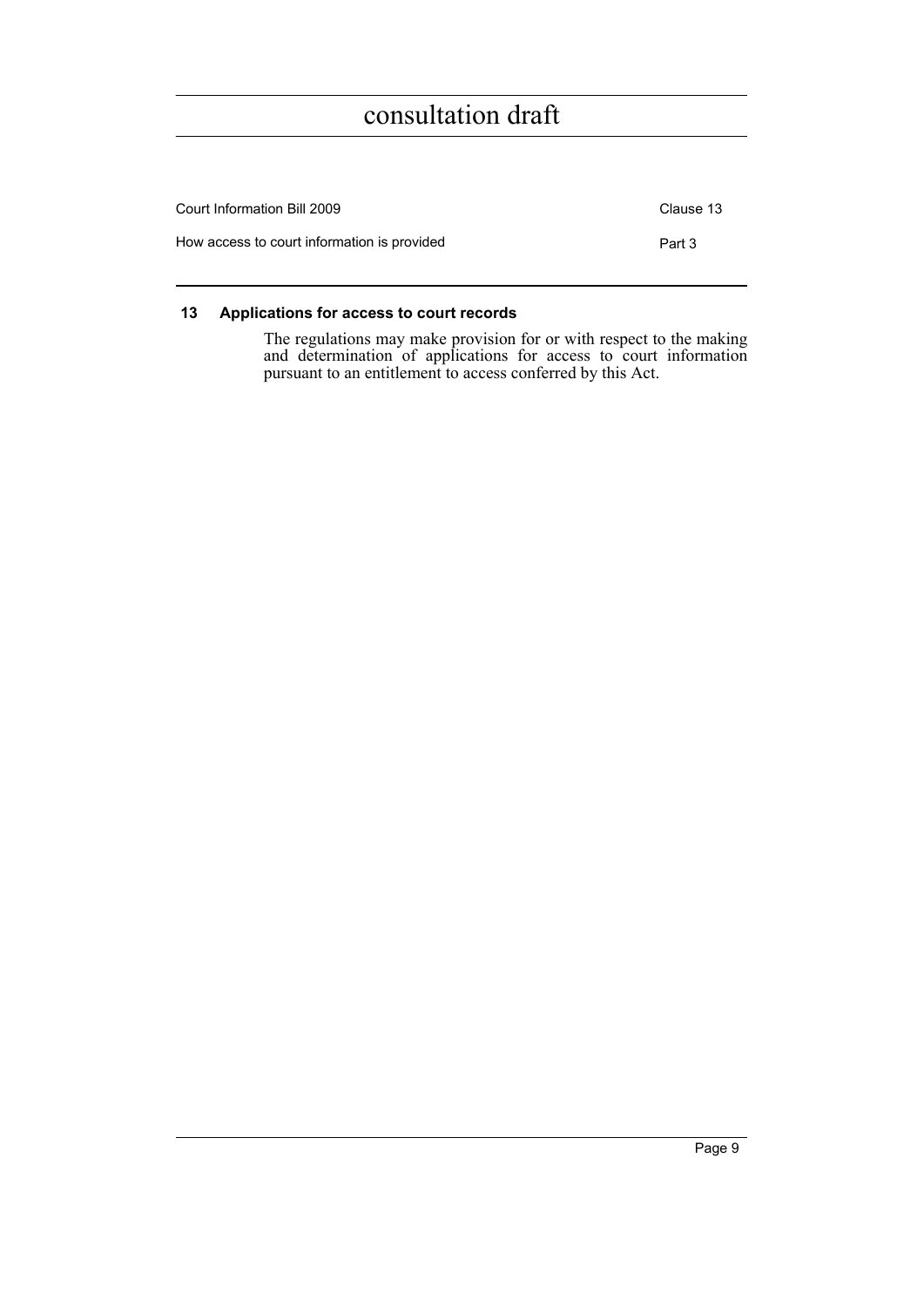Clause 14 Court Information Bill 2009

Part 4 Privacy protection

### <span id="page-11-0"></span>**Part 4 Privacy protection**

#### <span id="page-11-1"></span>**14 Application of privacy laws**

The *Privacy and Personal Information Protection Act 1998* does not apply to the providing of access to court information pursuant to an entitlement arising under this Act.

#### <span id="page-11-2"></span>**15 Courts to publicise privacy protection measures**

Each court is to publish on its website or by other appropriate means general information that promotes awareness of the potential for information provided by a party to proceedings to be accessed by other persons pursuant to an entitlement under this Act and the court's practices and procedures for preventing or limiting access to personal information.

#### <span id="page-11-3"></span>**16 Protection of person identification information**

- (1) A court must establish practices and procedures for ensuring to the maximum extent reasonably practicable that the providing of access to open access information under this Act does not facilitate access to personal identification information.
- (2) For that purpose, a court may:
	- (a) provide access to open access information contained in a court record by providing access to a copy of the record from which personal identification information has been deleted or removed, and
	- (b) require or permit a court record filed or tendered by a party to proceedings to have personal identification information deleted or removed from the record or contained in a separate record.
- (3) A court is entitled to refuse to provide access to a court record that contains personal identification information (despite any entitlement to access to open access information that the record contains).
- (4) In this section, *personal identification information* means any of the following information concerning a person:
	- (a) tax file number,
	- (b) social security number,
	- (c) medicare number,
	- (d) financial account numbers,
	- (e) information in a passport,
	- (f) personal telephone number,
	- (g) date of birth (other than year of birth),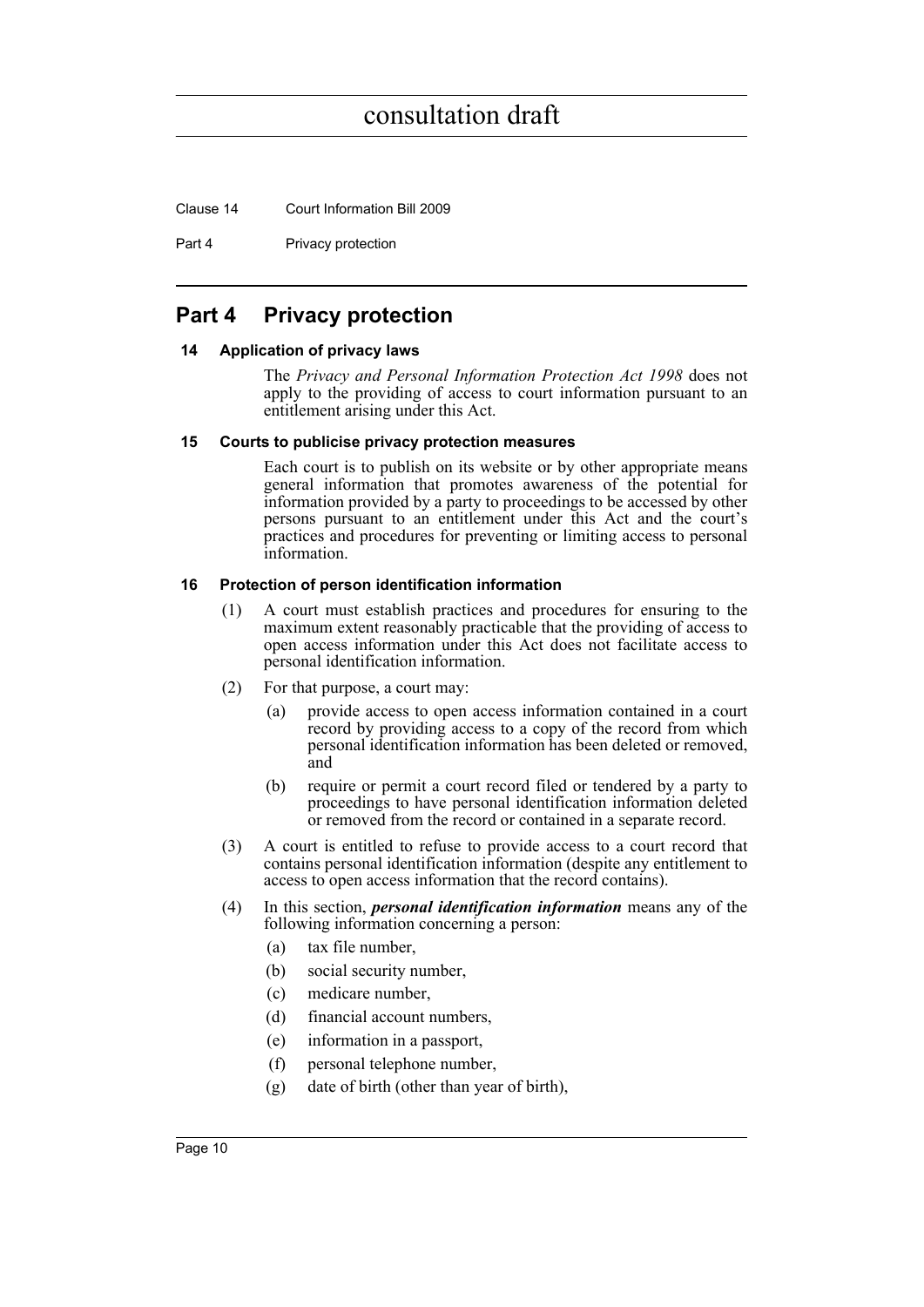| Court Information Bill 2009 | Clause 16 |
|-----------------------------|-----------|
| Privacy protection          | Part 4    |
|                             |           |

- (h) home address (other than suburb, city and State or Territory),
- (i) other information that can be used to establish a person's identity and that is prescribed by the regulations as personal identification information for the purposes of this Act.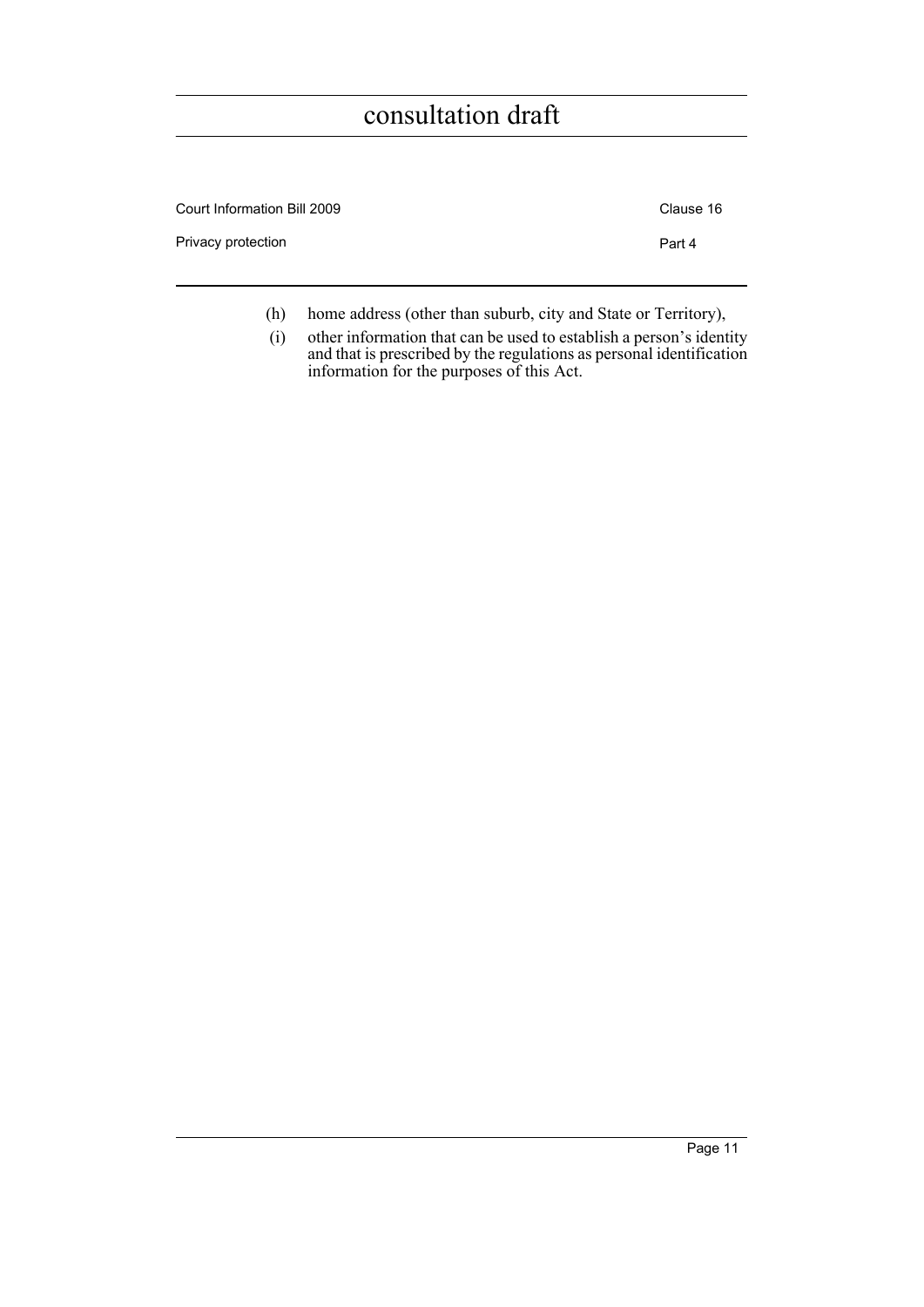Clause 17 Court Information Bill 2009

Part 5 Protection of court information

### <span id="page-13-0"></span>**Part 5 Protection of court information**

#### <span id="page-13-1"></span>**17 Security of court information**

A court must take such security safeguards as are reasonable in the circumstances to ensure that the court information contained in the court records that the court holds is protected against misuse and unauthorised access, use or disclosure.

#### <span id="page-13-2"></span>**18 Unauthorised disclosure of court information**

A person must not disclose court information obtained in the exercise of the person's functions as a court officer or in the execution or administration of this Act except:

- (a) with the consent of the person from whom the information was obtained, or
- (b) in the exercise of those functions or in the execution or administration of this Act, or
- (c) as authorised by the regulations, or
- (d) as otherwise authorised or required by law.

Maximum penalty: 50 penalty units.

#### <span id="page-13-3"></span>**19 Conditions of access to court information**

- (1) A person who is provided with access to court information pursuant to an entitlement under this Act must not use the information for a purpose or in a manner that is contrary to any condition of access.
- (2) A *condition of access* is a condition imposed by the court or by the regulations that restricts the use of court information to which access is provided pursuant to an entitlement under this Act. Maximum penalty: 100 penalty units.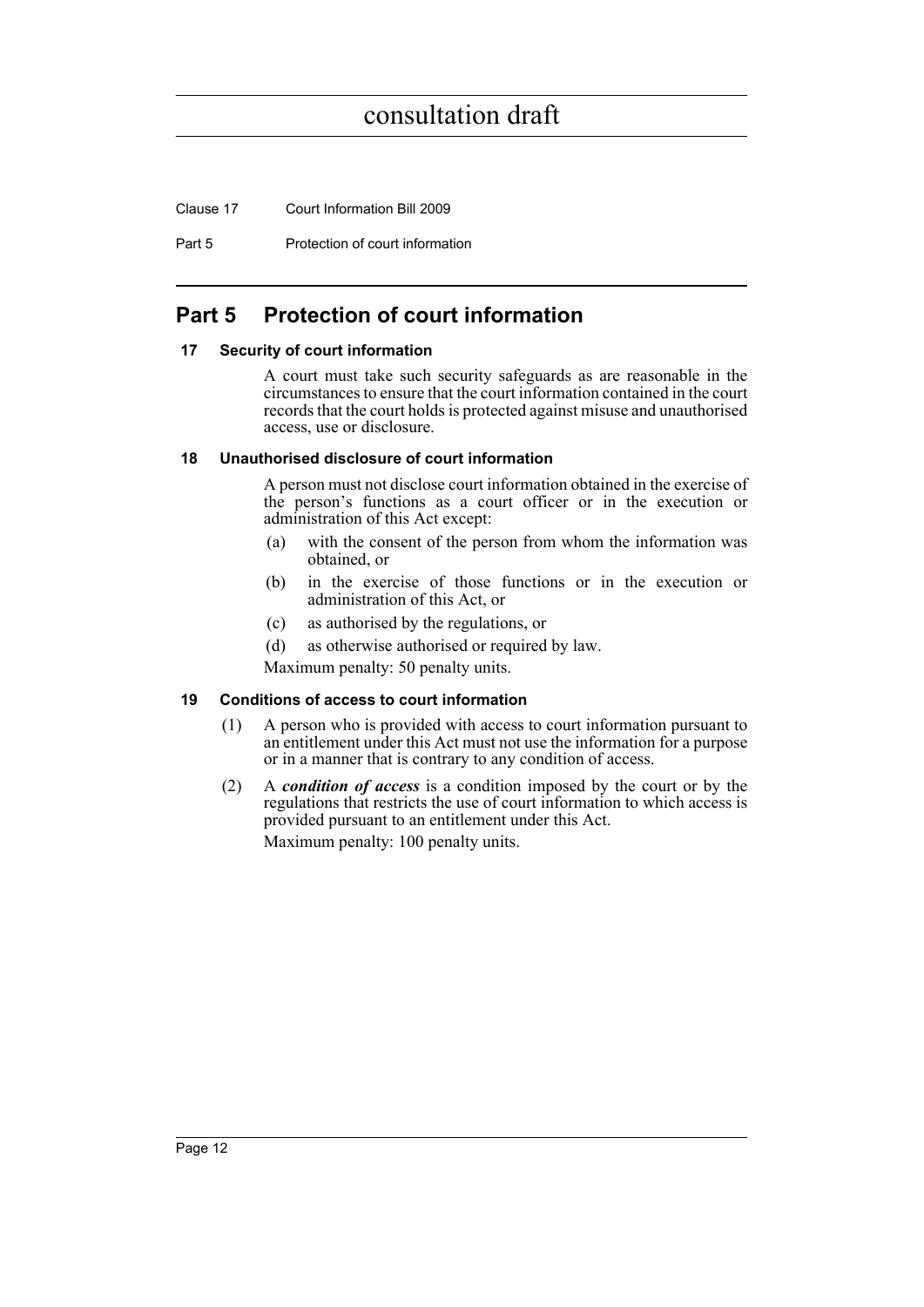| Court Information Bill 2009 | Clause 20 |
|-----------------------------|-----------|
| Miscellaneous               | Part 6    |

### <span id="page-14-0"></span>**Part 6 Miscellaneous**

#### <span id="page-14-1"></span>**20 Protection in respect of disclosure of court information**

- (1) If court information is disclosed pursuant to an entitlement under this Act:
	- (a) no action for defamation or breach of confidence lies against the Crown, a court or a court officer by reason of the disclosure of information, and
	- (b) no action for defamation or breach of confidence in respect of any publication involved in, or resulting from, the disclosure of information lies against the author of a record containing the information or any other person by reason of the author or other person having supplied the record to a court, and
	- (c) neither the person by whom the disclosure is made nor any other person concerned in disclosing the information is guilty of an offence merely because of the disclosing of the information.
- (2) The giving of access to court information pursuant to an entitlement under this Act does not constitute, for the purposes of the law relating to defamation or breach of confidence, an authorisation or approval of the publication of a record containing the information or its contents by the person to whom access to the information is given.

#### <span id="page-14-2"></span>**21 Personal liability**

No matter or thing done by a court officer, or by any person acting under the direction of a court officer, if the matter or thing was done in good faith for the purposes of executing this Act, subjects the court officer or person so acting, personally to any action, liability, claim or demand.

#### <span id="page-14-3"></span>**22 Regulations**

The Governor may make regulations, not inconsistent with this Act, for or with respect to any matter that by this Act is required or permitted to be prescribed or that is necessary or convenient to be prescribed for carrying out or giving effect to this Act.

#### <span id="page-14-4"></span>**23 Nature of proceedings for offences**

Proceedings for an offence under this Act or the regulations may be dealt with summarily before the Local Court.

#### <span id="page-14-5"></span>**24 Review of Act**

(1) The Minister is to review this Act to determine whether the policy objectives of the Act remain valid and whether the terms of the Act remain appropriate for securing those objectives.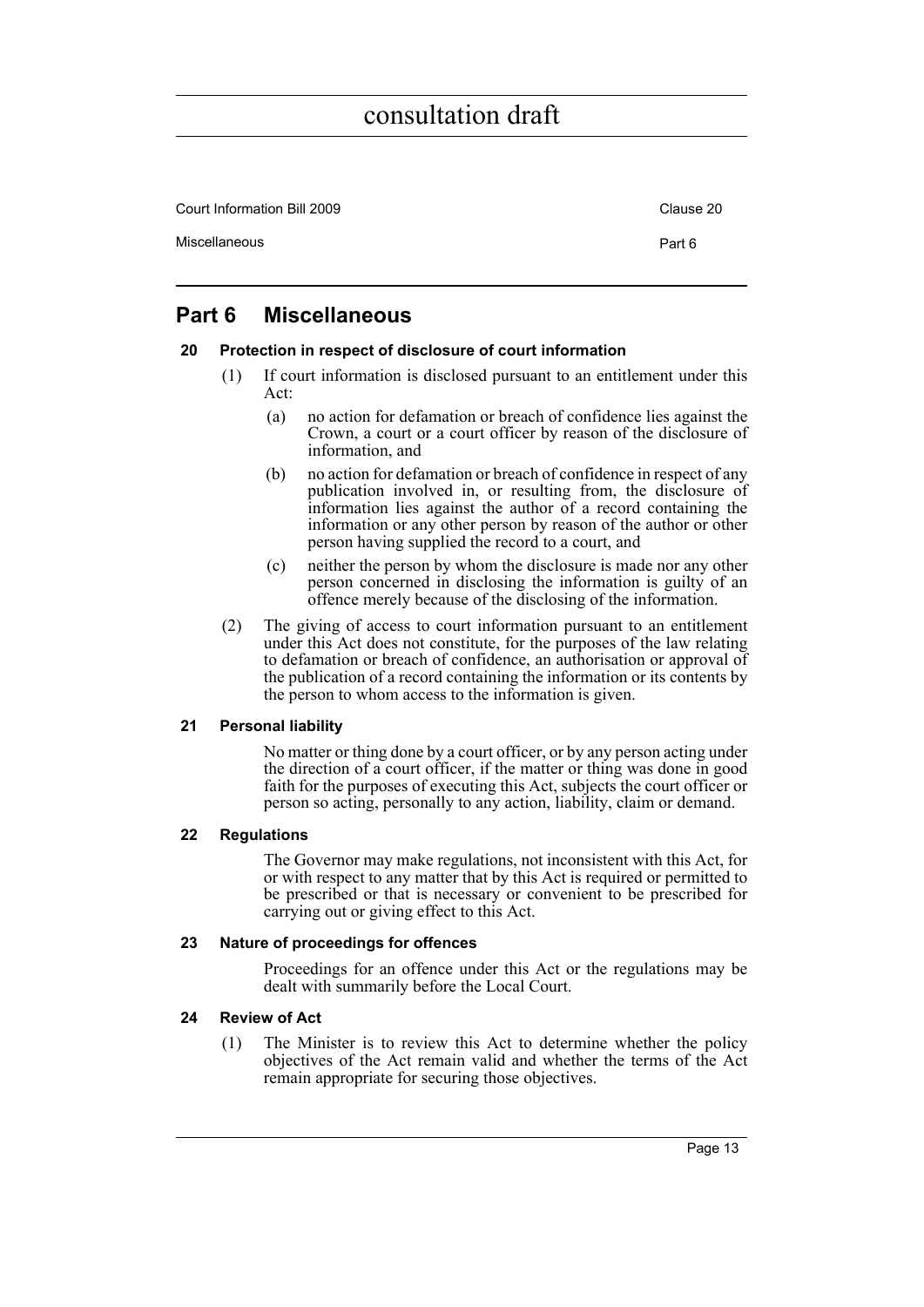Clause 24 Court Information Bill 2009

Part 6 Miscellaneous

- (2) The review is to be undertaken as soon as possible after the period of 5 years from the date of assent to this Act.
- (3) A report on the outcome of the review is to be tabled in each House of Parliament within 12 months after the end of the period of 5 years.